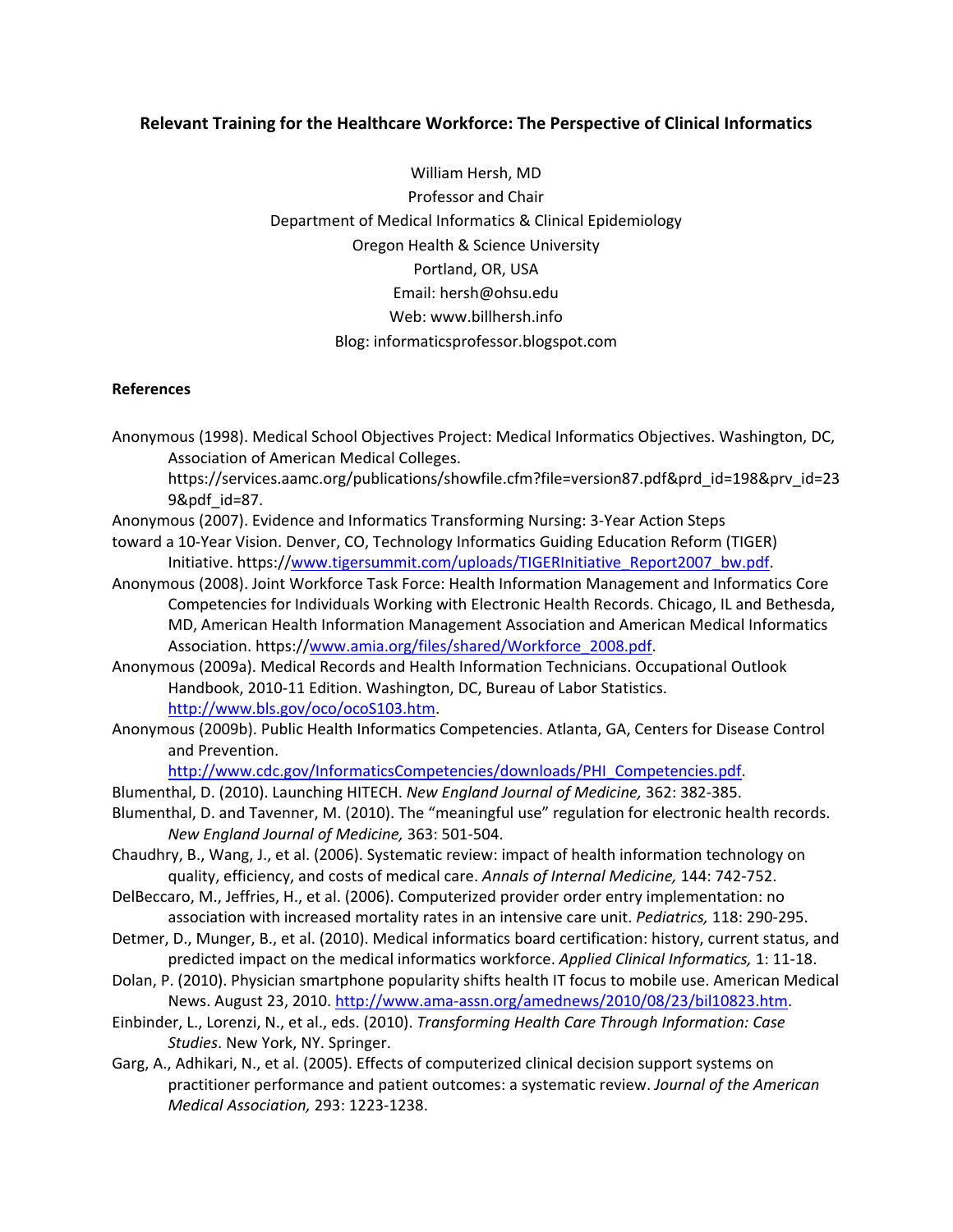Goldzweig, C., Towfigh, A., et al. (2009). Costs and benefits of health information technology: new trends from the literature. *Health Affairs,* 28: w282‐w293.

- Greiner, A. and Knebel, E., eds. (2003). *Health Professions Education: A Bridge to Quality*. Washington, DC. National Academies Press. http://www.nap.edu/books/0309087236/html/.
- Han, Y., Carcillo, J., et al. (2005). Unexpected increased mortality after implementation of a commercially sold computerized physician order entry system. *Pediatrics,* 116: 1506‐1512.
- Hersh, W. (2009). A stimulus to define informatics and health information technology. *BMC Medical Informatics & Decision Making,* 9: 24. http://www.biomedcentral.com/1472‐6947/9/24/.
- Hersh, W. (2010). The health information technology workforce: estimations of demands and a framework for requirements. *Applied Clinical Informatics,* 1: 197‐212.
- Hersh, W. and Wright, A. (2008). What workforce is needed to implement the health information technology agenda? An analysis from the HIMSS Analytics™ Database. *AMIA Annual Symposium Proceedings*, Washington, DC. American Medical Informatics Association. 303‐307.
- Hsiao, C., Beatty, P., et al. (2010). Electronic Medical Record/Electronic Health Record Systems of Office‐ based Physicians: United States, 2009 and Preliminary 2010 State Estimates. Hyattsville, MD, National Center for Health Statistics.

http://www.cdc.gov/nchs/data/hestat/emr\_ehr\_09/emr\_ehr\_09.htm.

- Jacobs, B., Brilli, R., et al. (2006). Perceived increase in mortality after process and policy changes implemented with computerized physician order entry. *Pediatrics,* 117: 1451‐1452.
- Jha, A., DesRoches, C., et al. (2010). A progress report on electronic health records in U.S. hospitals. *Health Affairs,* 29: 1951‐1957.
- Leviss, J., Gugerty, B., et al. (2010). *H.I.T. or Miss: Lessons Learned from Health Information Technology Implementations*. Chicago, IL. American Health Information Management Association.
- Leviss, J., Kremsdorf, R., et al. (2006). The CMIO ‐ a new leader for health systems. *journal of the American Medical Informatics Association,* 13: 573‐578.
- Phibbs, C., Milstein, A., et al. (2005). No proven link between CPOE and mortality. *Pediatrics*. http://pediatrics.aappublications.org/cgi/eletters/116/6/1506.
- Shaffer, V. and Lovelock, J. (2010). Results of the Gartner‐AMDIS Survey of Chief Medical Informatics Officers. Stamford, CT, Gartner.
- Shortliffe, E. (2010). Biomedical informatics in the education of physicians. *Journal of the American Medical Association,* 304: 1227‐1228.
- Sittig, D., Ash, J., et al. (2006). Lessons from "unexpected increased mortality after implementation of a commercially sold computerized physician order entry system". *Pediatrics,* 118: 797‐801.
- Stead, W., Searle, J., et al. (2010). Biomedical informatics: changing what physicians need to know and how they learn. *Academic Medicine*: Epub ahead of print.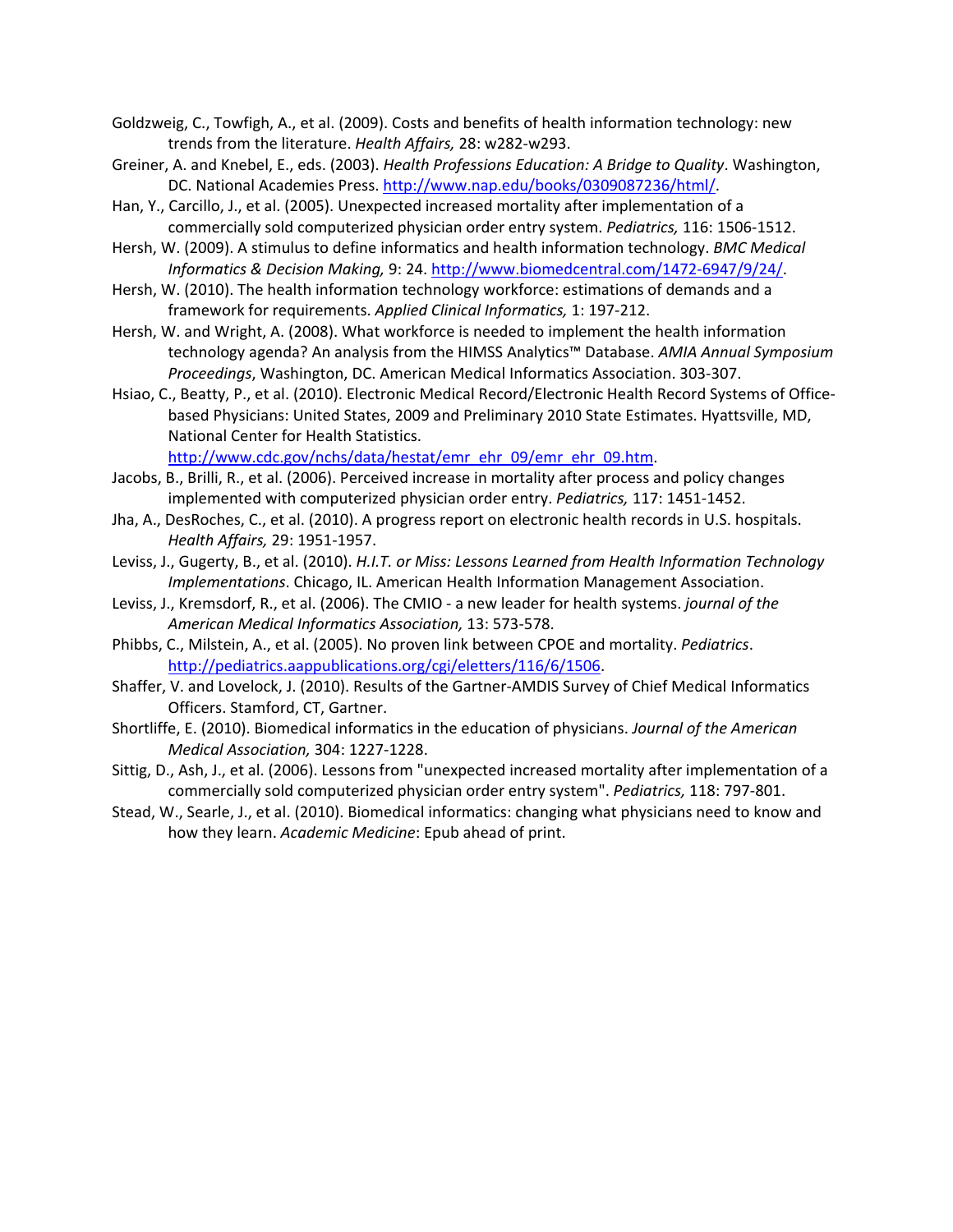

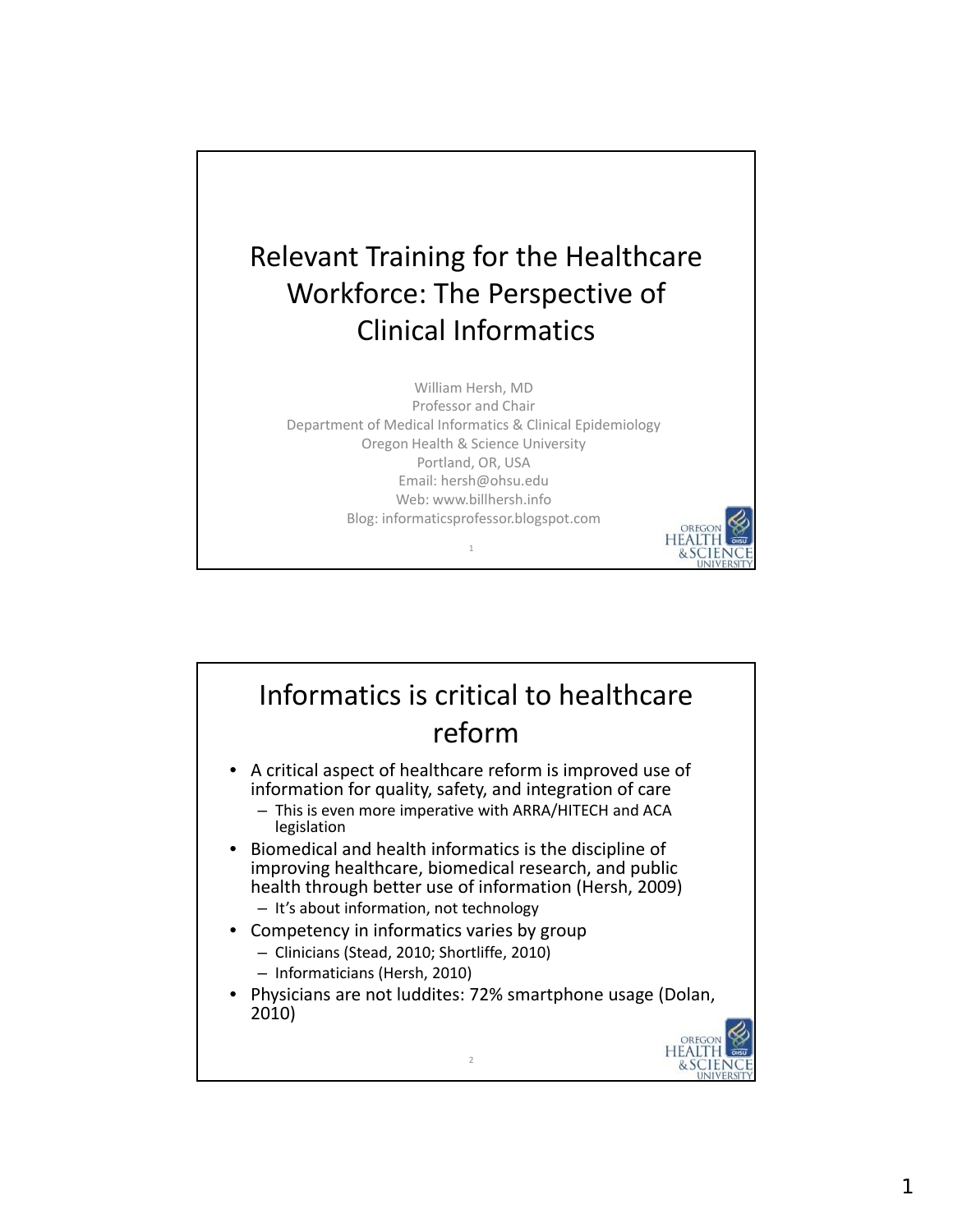# We have entered a new "ARRA" of **nealth IT and informatics**<br> **CNN.com**



making all health records standardized and electronic. The government estimates about<br>212,000 jobs could be created by this program,

CNNMoney reports, full story

*"To lower health care cost, cut medical errors, and improve care, we'll computerize the nation's health records in five years, saving billions of dollars in health care costs and countless lives."*

First Weekly Address Saturday, January 24, 2009



OREGON **HEALTH** & SCIENCE

## Implications of the new "ARRA" for health IT and informatics

3

- Health Information Technology for Economic and Clinical Health (HITECH) Act of the American Recovery and Reinvestment Act (ARRA) (Blumenthal, 2010)
	- Incentives for "meaningful use" of electronic health records (EHRs) by physicians and hospitals (up to \$27B)
		- We have a long ways to go: ~10% complete adoption by physicians (Hsaio, 2010) and hospitals (Jha, 2010)
	- Direct grants administered by federal agencies, including workforce development (\$2B)
- Patient Protection and Affordable Care Act (ACA) initiatives require IT and informatics, e.g., accountable care organizations (ACOs), value‐based purchasing, etc.

4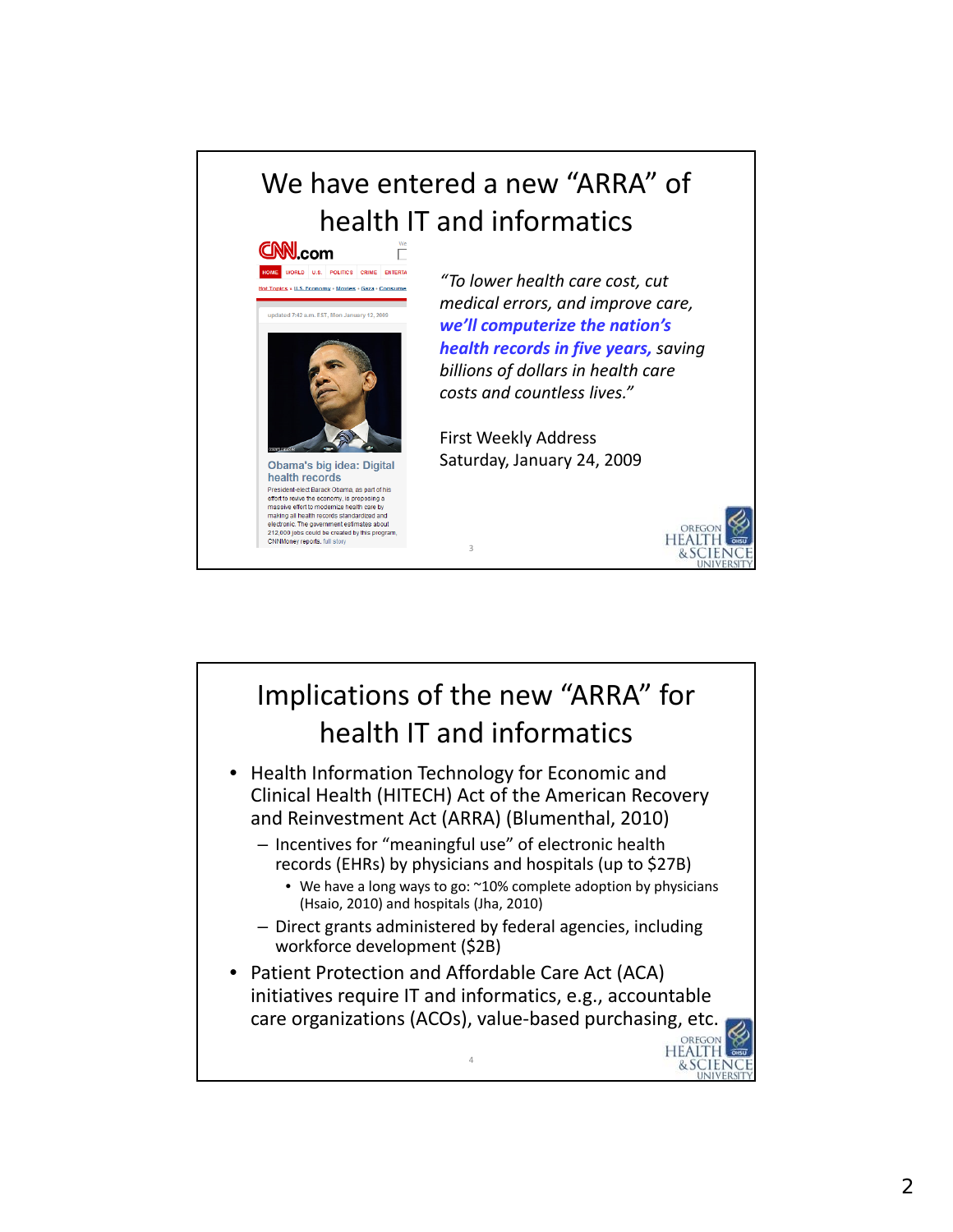### What do we know about the informatics workforce?

- Systematic reviews show benefit for HIT interventions but most studies done in small number of academic centers (Garg, 2005; Chaudhry, 2006; Goldzweig, 2009)
- Problematic health IT implementations well-known, with failure often attributable to lack of understanding of clinical environment and workflow (Leviss, 2010; Einbinder, 2010)
- Case study: implementation of computerized physician order entry (CPOE) showed adverse consequences
	- Mortality rate increased from 2.8% to 6.6% at Children's Hospital of Pittsburgh Pediatric ICU (Han,2005)
	- Increased mortality not seen at other academic centers (Del Baccaro, 2006; Jacobs, 2006)

5

– Pittsburgh adverse outcome may have been avoided with adherence to known "best practices" (Phibbs, 2005; Sittig, 2006)

> **IFAITH** & SCIENCE

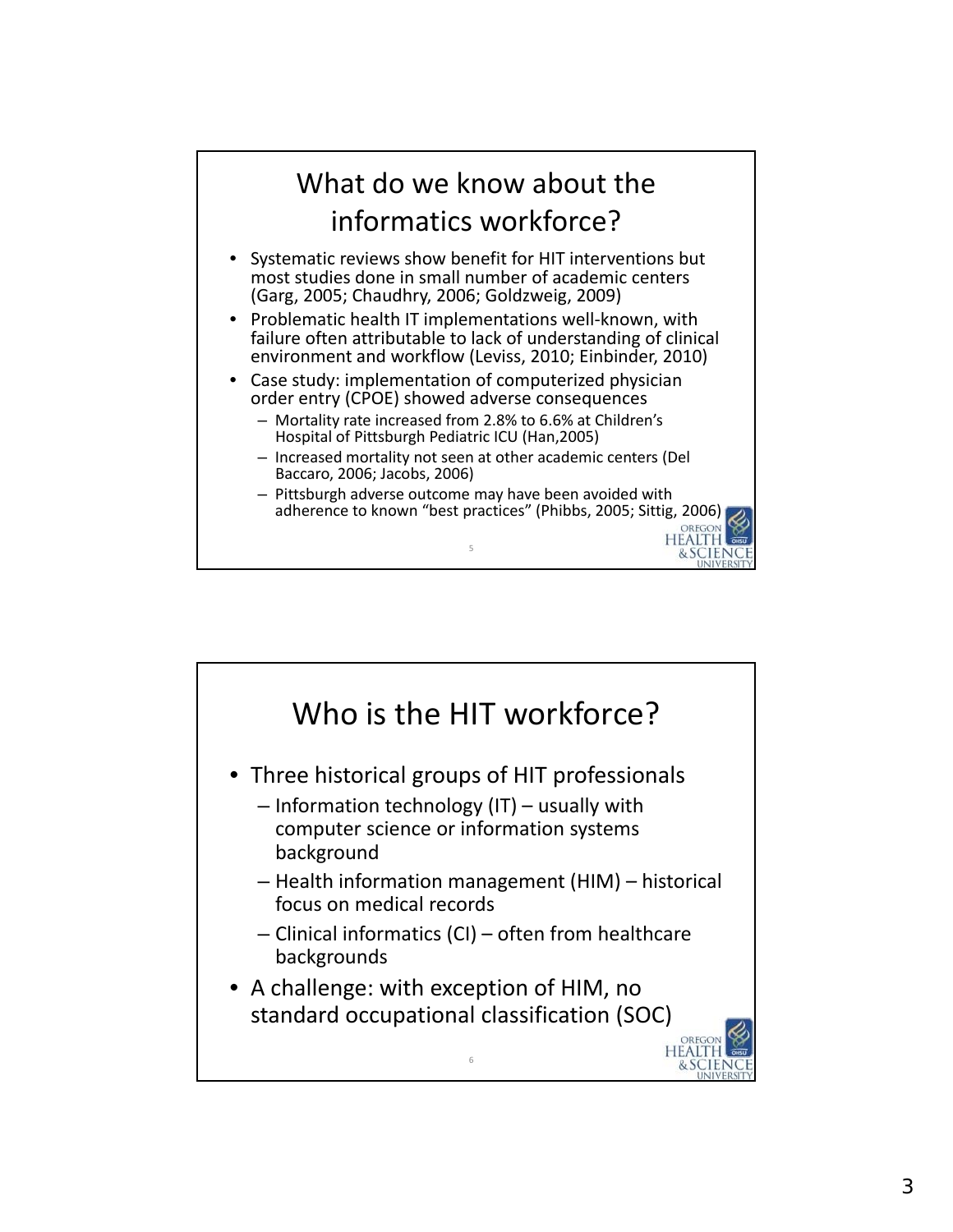

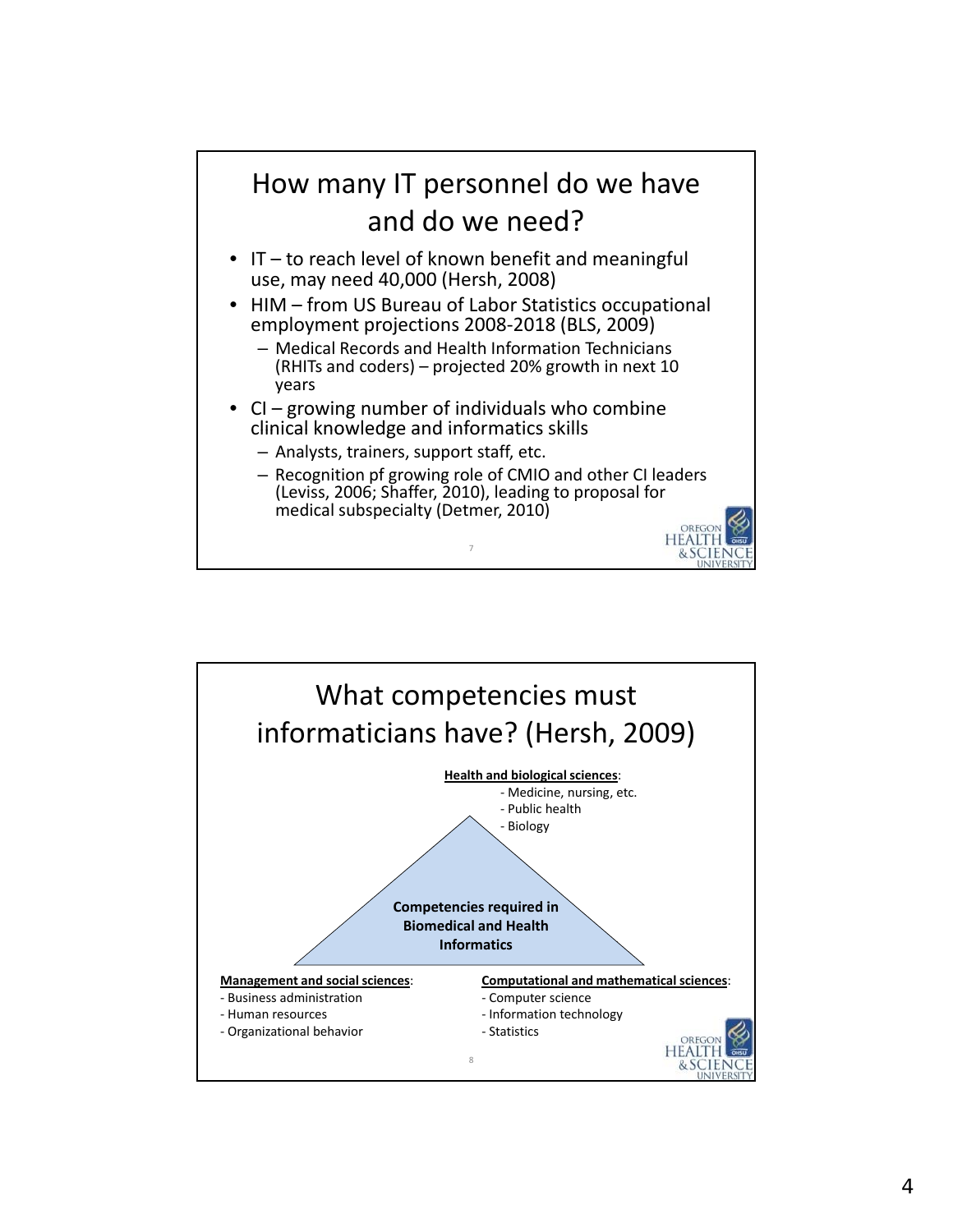

9

**HEALTH** & SCIENCE